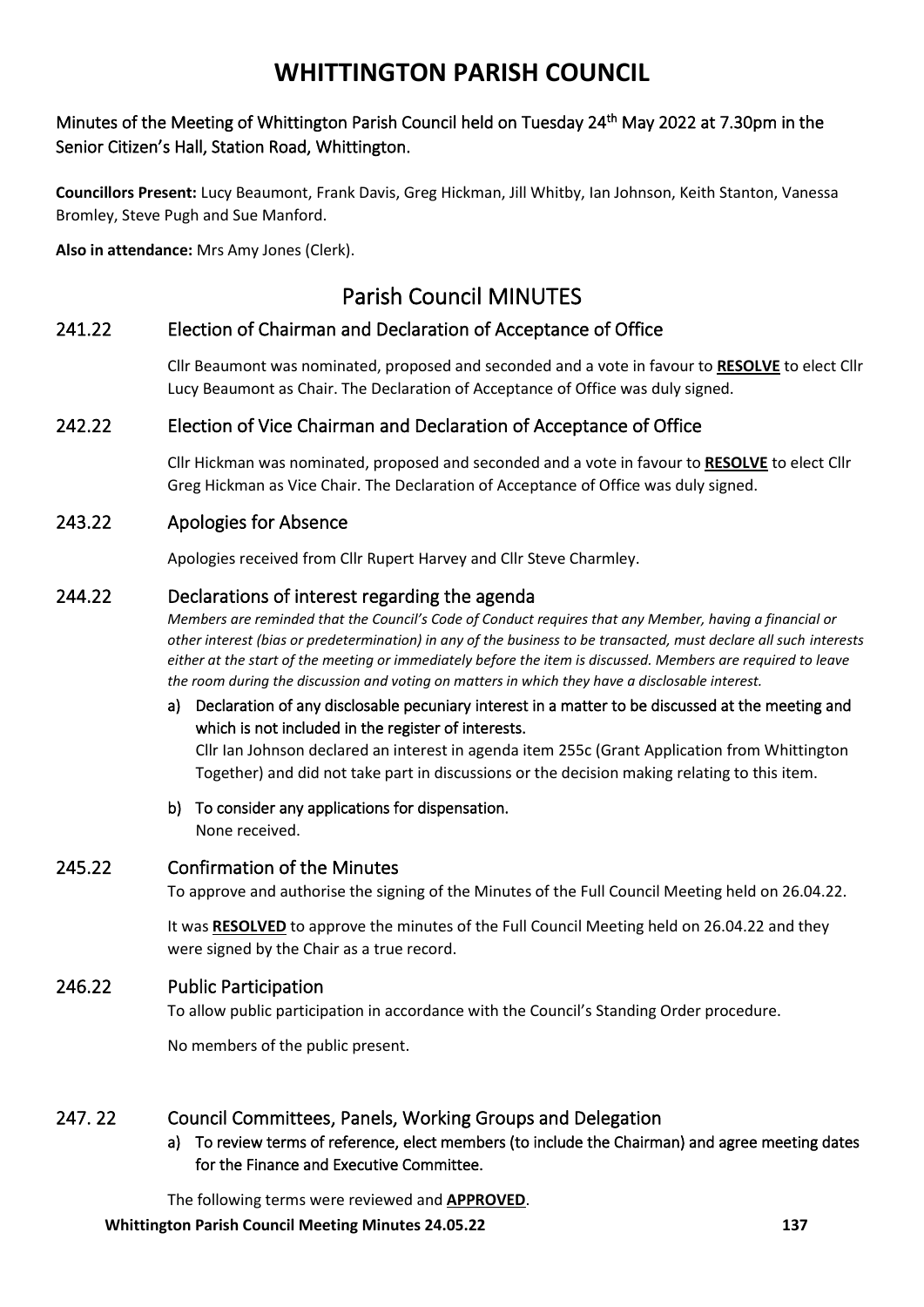## **Finance and Executive Committee**

- 1. The Finance and Executive Committee is constituted as a Standing Committee of Whittington Parish Council.
- 2. The Parish Council Standing Orders apply to all Committees.
- 3. Membership shall comprise of 3 members plus the Chairman.
- 4. Only the above may vote and participate at a meeting. In the case of an equal vote the Chairman of the Committee shall have a second or casting vote.
- 5. Members of the Committee are established at the Annual meeting of the Council.
- 6. The Committee shall elect a Chairman annually, at their first meeting following the Annual Meeting of the Council.
- 7. Three members of the Committee shall constitute a quorum.
- 8. The Committee shall meet a minimum of once a year.
- 9. The committee may delegate any of its functions to sub-committees constructed from its members or to an officer of the council.

### **Committee Members 2022-23 (elected at the full council meeting held on 24.05.22)**

**Councillors:** *Frank Davis, Greg Hickman and Jill Whitby (plus Lucy Beaumont as Chair of Council)*

**2022-23 Meeting Dates (subject to change / cancellation – dependent on the on-going Covid-19 pandemic)**

- **Tuesday 22nd November 2022 – 6.30pm** (2023-24 Budget Planning, review of policies)
- **Tuesday 28th March 2023 – 6.30pm** (Clerk's Annual Appraisal, Year End Review, Insurance review)

## **Delegated Powers**

### **Staffing Matters**

- 1. To manage the recruitment and appointment of staff and ensure the council complies with all legislative requirements relating to the recruitment and employment of staff.
- 2. To appoint temporary staff (locum clerk) as required (Financing for which may be recoverable through the Council's Insurance – Key Man Cover).
- 3. To arrange the implementation of new employment contracts, job descriptions and person specifications for staff.
- 4. To review staff salaries, terms of conditions of all staff and pension schemes and make recommendations to Council.
- 5. To undertake the Clerk's annual appraisal and review following the completion of probationary period.
- 6. To supervise and performance manage the Clerk's work, record and monitor absences, holidays and handle grievance and disciplinary matters and pay disputes.
- 7. To approve any overtime working.
- 8. To authorise Training in accordance with Council Policy.
- 9. To keep under review staff working conditions and monitor health and safety at work for Council employees.
- 10. To oversee the running of the Parish Office.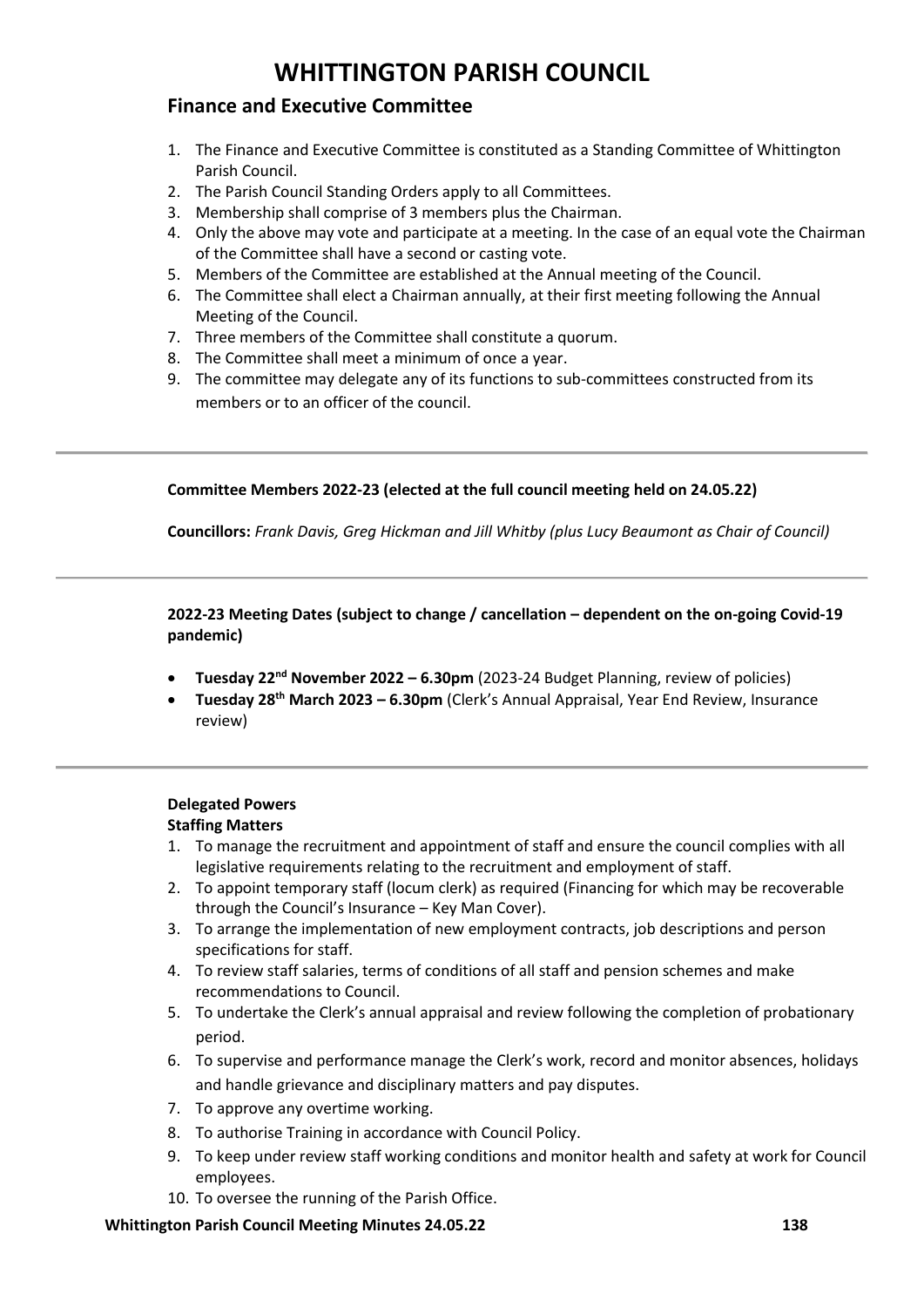- 11. To review Council employment policies and make recommendations to Council.
- 12. To commission legal and professional advice on staffing matters.
- 13. To exercise any functions delegated to the Clerk / RFO in his/her absence.

#### **Policies and Financial Matters**

- 14. To review council policies annually and make recommendations to Full Council.
- 15. To review the council's Financial Risk Assessment annually and make recommendations to the Council.
- 16. To monitor financial progress of the council's expenditure against budget.
- 17. To consider and make recommendations on all reports arising from both internal and external auditors.
- 18. To ensure that an adequate and effective system of internal control is in place to secure the integrity of finances and conduct an annual review of the effectiveness of Internal Audit and Internal Control Procedures.
- 19. To oversee all legal matters pertaining to leases, mortgage, insurance claims, easements, tenancies, contracts, loans, insurance cover, damage to property, specification of work and debt recovery and make recommendations to Full Council.
- 20. To arrange an annual review of the council's insurance policies.
- 21. To review from time to time the council's banking arrangements and make recommendations to the council when necessary.
- 22. To deal on behalf of the council and as instructed by it, with any matters of policy which do not fall clearly within the responsibilities of the other committees or where there is any conflict between them.

#### **Reporting and accountability**

The group will be a Standing Committee of the Council and as such will refer any matters to the council that are deemed significant enough to require full council consideration or approval.

### b) To elect Councillors on to the following Panels:

- **I.** Grievance Panel (3 members Vice Chair and 2 Councillors)
- **II.** Discipline Panel (3 members Vice Chair and 2 Councillors)
- **III.** Appeals Panel (5 members including the Chairman no member must be on I and/or II)
- **I.** Grievance Panel (3 members Vice Chair and 2 Councillors) **It was RESOLVED to elect the following councillors: Greg Hickman (VC), Jill Whitby, Ian Johnson.**
- **II.** Discipline Panel (3 members Vice Chair and 2 Councillors) **It was RESOLVED to elect the following councillors: Greg Hickman (VC), Jill Whitby, Ian Johnson.**
- **III.** Appeals Panel (5 members including the Chairman no member must be on I and/or II) **It was RESOLVED to elect the following councillors: Lucy Beaumont (Chair), Sue Manford, Keith Stanton, Steve Charmley, Steve Pugh.**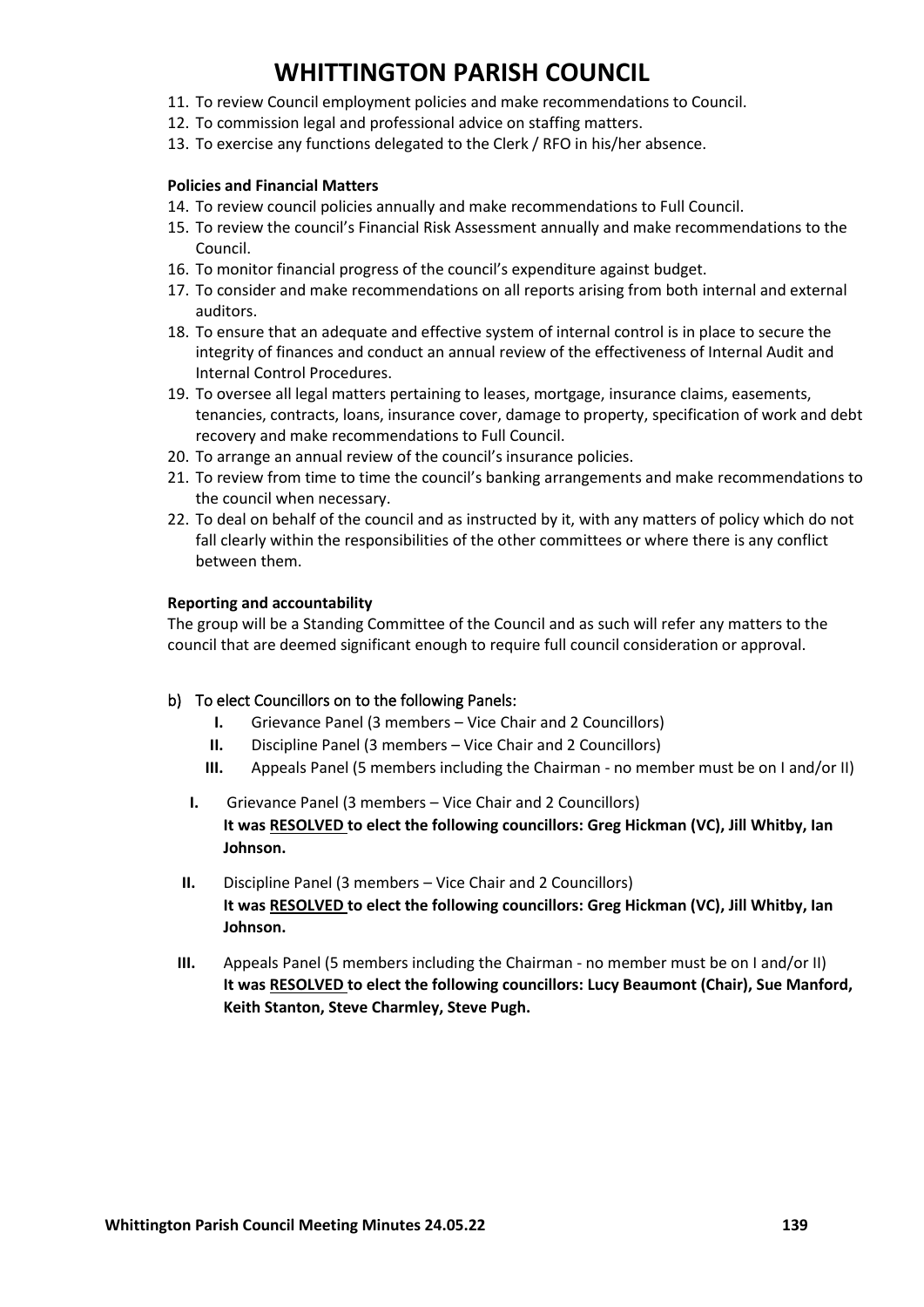### c) To note Working Groups/Task and Finish Groups, appoint members and agree objectives:

- I. Streetlight Working Group
- II. Grounds Maintenance Working Group
- III. Road Safety Working Group
- IV. Planning Working Group
- V. Play Area Development Working Group

### **The following Working Groups were APPROVED:**

#### **Streetlighting Working Group**

- This Group is **not** a standing committee and **does not** have any delegated powers.
- The objective of this Group is to:
	- $\circ$  Meet with contractors, suppliers, advisors etc to obtain as much information as possible that can be shared back to Council in the form of reports.
	- o Monitor the approved Project Plan for the Streetlight Project which includes LED conversions and concrete pole / bracket replacements.

### **The following councillors are currently members of this group:**

• Cllr Davis, Cllr Whitby, Cllr Hickman, Cllr Johnson and Cllr Charmley.

### **Grounds Maintenance Working Group**

- This Group is **not** a standing committee and **does not** have any delegated powers.
- The objective of this Group is to:
	- Monitor the performance of the Grounds Maintenance Contractor and report back to Full Council with observations.
	- Carry out reviews with the Grounds Maintenance Contractor and report back to Full Council to agree any action required.
	- To review the contract at the end of the contract term and make suggestions to Full Council.

### **The following councillors are currently members of this group:**

• Cllr Davis, Cllr Beaumont and Cllr Charmley.

### **Road Safety Working Group**

- This Group is **not** a standing committee and **does not** have any delegated powers.
- The objective of this Group is to:
	- Oversee and monitor the installation of Vehicle Activated Signs in the Parish
	- Attend any external meetings regarding road safety to act as Council Representatives and report back to Full Council.
	- To carry out research into possible road safety projects and produce reports to be considered by Full Council.
	- To work with the Clerk on Funding Applications to be considered by Full Council.

### **The following councillors are currently members of this group:**

• Cllr Johnson, Cllr Beaumont and Cllr Whitby.

### **Planning Working Group**

• This Group is **not** a standing committee and **does not** have any delegated powers.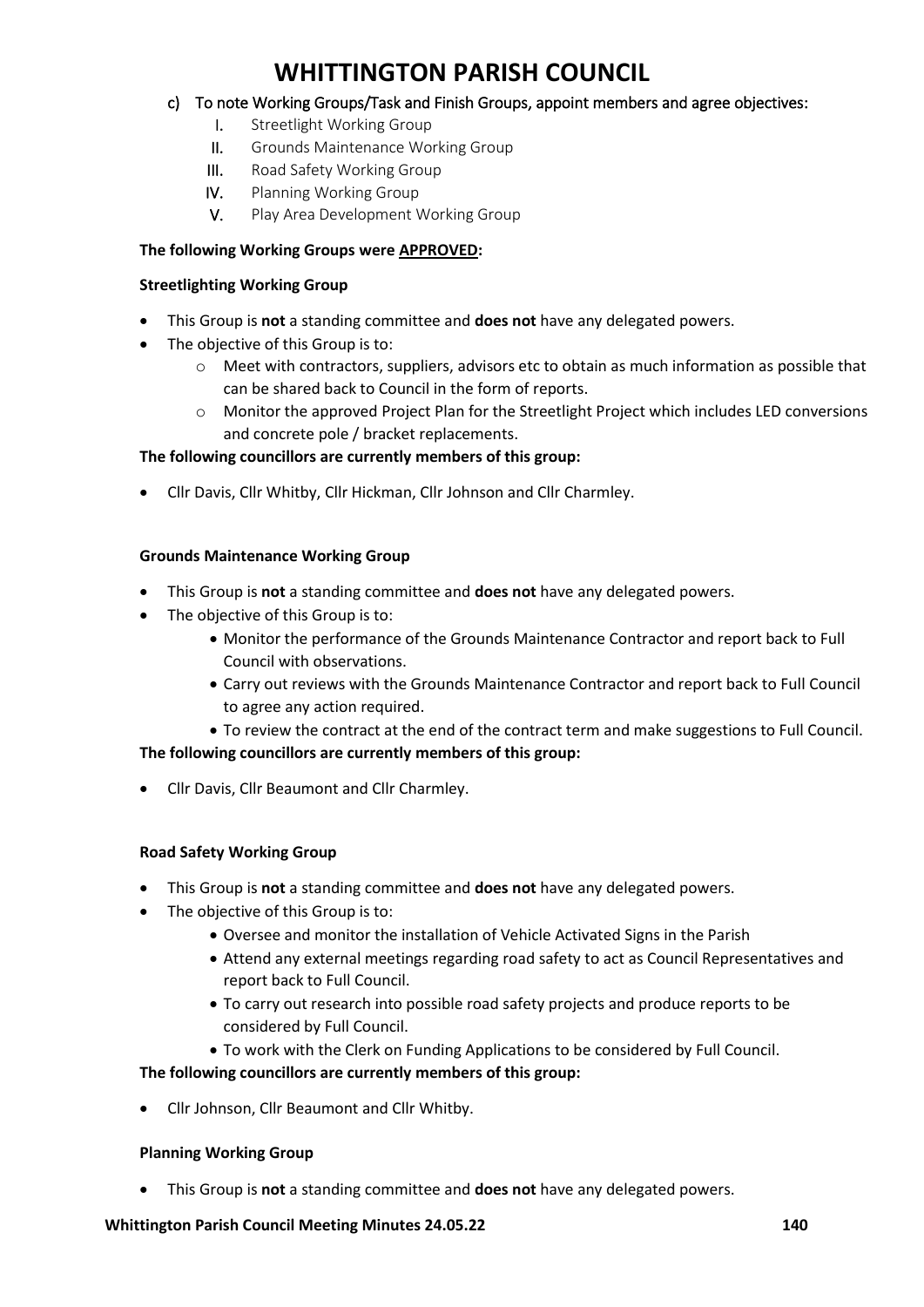- The objective of this Group is to:
	- To monitor the general environment of the parish and report to Full Council any potential planning breaches.
	- To discuss matters relating to the Local Plan and report back to Full Council for decision making.
	- To consider whether a Neighbourhood Plan should be developed and to make recommendation to the Full Council.

#### **The following councillors are currently members of this group:**

• Cllr Johnson, Cllr Beaumont, Cllr Charmley, Cllr Whitby.

#### **Play Area Working Group**

This Group is **not** a standing committee and **does not** have any delegated powers.

- The objective of this Group is to:
	- Work with the Clerk to review the feedback from the Play Area Consultation and present a report to Full Council with suggestions for improvements.
	- Work with the Clerk to put together a Project Plan for the new Play Area identify possible sites, produce tender documents for the purchase of equipment etc and bring all proposals to Full Council.
	- Monitor the condition of the Play Area (Cllr Davis to continue with the fortnightly visual inspections), making site visits as required.

#### **The following councillors are members of this group:**

• Cllrs Beaumont, Hickman, Stanton, Davis, Bromley.

### **Other Groups**

There is a steering group established to work with Shropshire Council and Star Housing on the Community Led Housing Project. Members of the group include: Cllrs Johnson, Whitby, Beaumont and Harvey.

d) Scheme of Delegation - To review.

Reviewed and **APPROVED**. To be reviewed again in 12 months.

## 248.22 Appointment of Representatives

To appoint representatives to the following outside bodies:

It was **RESOLVED** to appoint the following representatives:

- **a)** SALC Area Committee (Chairman and 1 member) Cllr Beaumont and Hickman
- **b)** Community Led Housing Steering Group Cllrs Johnson (lead), Beaumont, Whitby, Harvey
- **c)** Whittington Youth Project Cllrs Johnson
- **d)** Whittington In Need Charity Cllrs Hickman and Beaumont
- **e)** Helicopter Noise Liaison Group Cllrs Harvey
- **f)** Oswestry Tree Scheme Cllrs Harvey and Beaumont
- **g)** Facebook and Ripple Magazine Content Cllr Whitby
- **h)** Play Area Visual Inspections Cllr Davis
- **i)** School Governor (Parish Council Representative) Cllr Whitby

## 249.22 To receive the 2021-22 Annual Accounts

**a)** Internal Auditors Report 2021-22 – To note. **RESOLVED** to note. No issues raised.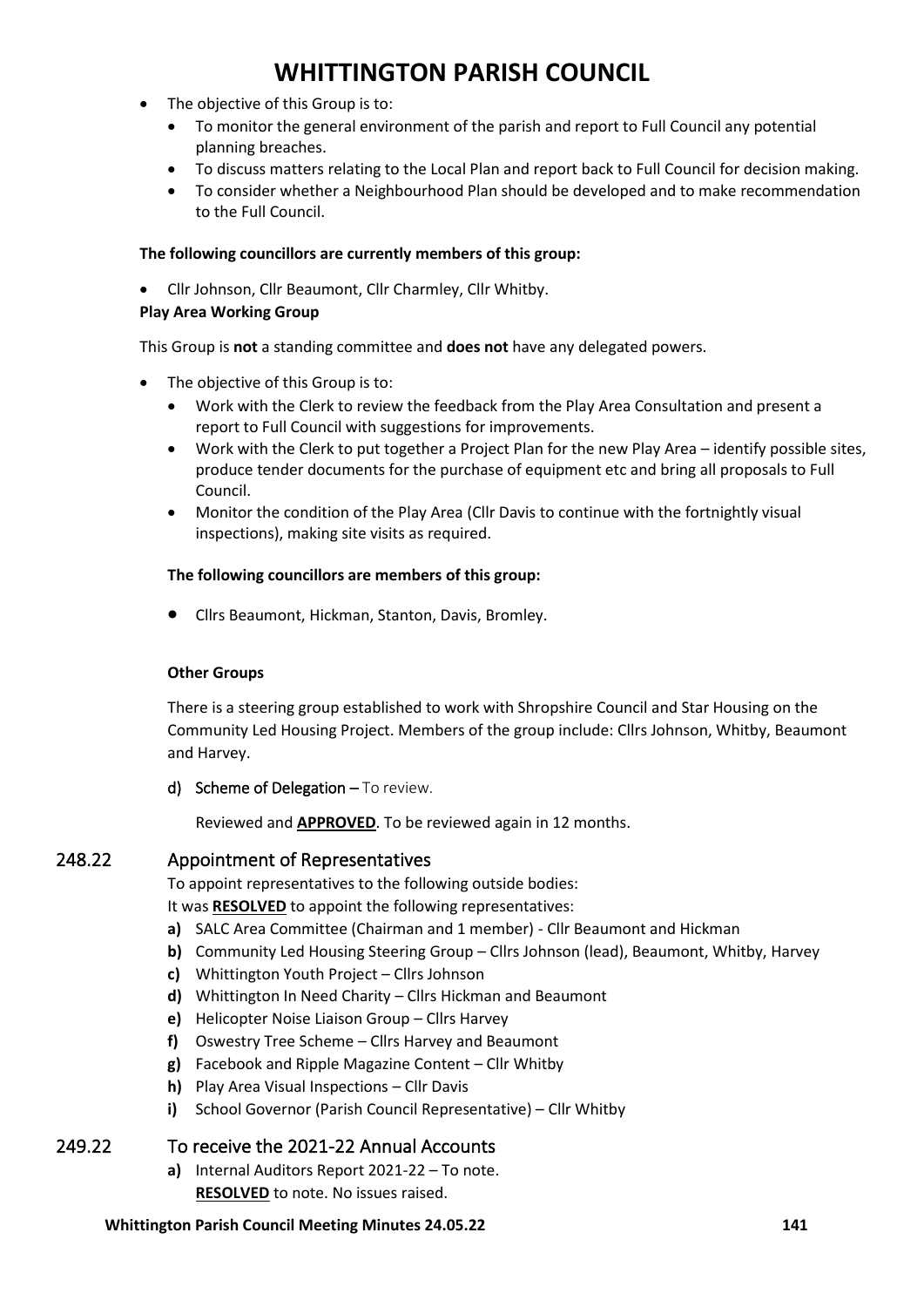- **b)** Annual Governance Statement 2021-22 (section 1 of the AGAR) To consider and approve. **RESOLVED** to agree a 'YES' response to points 1-8 (9 is n/a) and the Annual Governance Statement was duly signed by the Chair and Clerk.
- **c)** Accounting Statements 2021-22 (section 2 of the AGAR including the explanation of variances) To consider and approve.

**RESOLVED** to approve and the Accounting Statement was signed by the Chair.

**d)** Exercise of Public Rights – to note the dates proposed. It was **NOTED** that the dates for the period for the exercise of public rights will be Monday 13<sup>th</sup> June 2022 – Friday 22nd July 2022.

## 250.22 Annual Review of Council Regulations, Policies and Procedures

- **a)** Standing Orders
- **b)** Financial Regulations
- **c)** Accounting Procedures Risk Assessment
- **d)** Code of Conduct
- **e)** Policies, procedures and practices in place in respect of the Parish Council's obligations under freedom of information and data protection legislation
	- **I.** Publication Scheme
	- **II.** Privacy Policy
	- **III.** Document Retention Policy
- **IV.** Personal Data Management Policy
- **V.** Security Incident Response Policy
- **VI.** Subject Access Policy

### **f) Parish Council Policies:**

- **I.** Complaints Policy
- **II.** Press and Media Policy
- **III.** Grant Awarding Policy

**RESOLVED** to approve all policies a-f (excluding the Grant Awarding Policy) with no amends and for them to be reviewed again in 12 months.

### **It was RESOLVED to amend the Grant Awarding Policy with the following changes:**

- Removal of the £1000.00 grant application limit
- Request that applicants send a copy of a bank statement (from the last 3 months), in the name of their organisation, with their application documents.

## 251.22 Reports

- a) Chairman's Report Consider matters arising since the last meeting. No matters to report.
- b) Clerk's Progress Report Consider matters arising since the last meeting (attached report).

| agenda)                            | Road Safety / Highways (matters not included for discussion elsewhere on the                                                                                                                                                                                                                                                                                              | On-going |  |  |  |
|------------------------------------|---------------------------------------------------------------------------------------------------------------------------------------------------------------------------------------------------------------------------------------------------------------------------------------------------------------------------------------------------------------------------|----------|--|--|--|
| <b>Signage along Castle Street</b> |                                                                                                                                                                                                                                                                                                                                                                           |          |  |  |  |
| 1.                                 | The Oswestry directional sign sending people up Castle Street rather than<br>Station Road – SC have confirmed that they will look to renew this<br>sign/posts as part of their works programme. They will also relocate sign to<br>resolve issue with vehicles turning into the dead-end bit of Castle Street.<br>2. 30mph signage – additional repeater signs requested. |          |  |  |  |
| Covid.                             | Update from Shropshire Council's Traffic Engineer (12.03.21) - work delayed due to                                                                                                                                                                                                                                                                                        |          |  |  |  |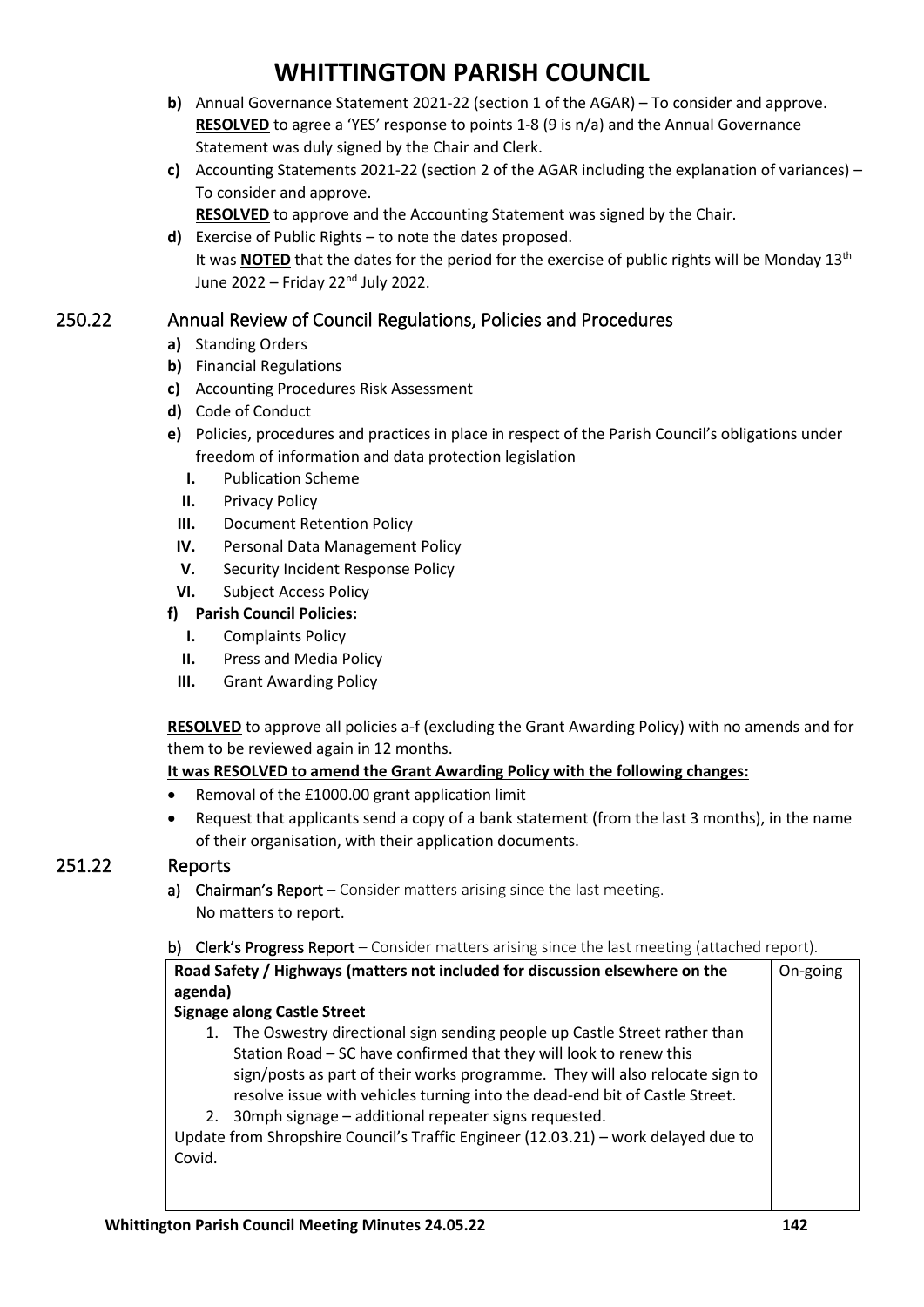| Followed up 20.07.21 -We will work to progress these signing works as soon as we                                                                            |           |
|-------------------------------------------------------------------------------------------------------------------------------------------------------------|-----------|
| are able as part of our works programme for this financial year. Update requested                                                                           |           |
| 15.03.22.<br><b>UPDATE 15.03.22</b> - The Traffic Engineer is liaising with WSP as to the redesign /                                                        |           |
| relocation of the ADS sign in Castle Street. It will be ordered as part of 2022/23 small                                                                    |           |
| works budget.                                                                                                                                               |           |
|                                                                                                                                                             |           |
| Footpath through the development off Park Crescent - The path will be installed                                                                             |           |
| when the development is completed (minute 108.e.21 refers - Monitor.)                                                                                       |           |
| Implementation of Traffic Calming (a planning condition attached to the                                                                                     |           |
| development off Park Crescent) - Monitor as although installed, it looks                                                                                    |           |
| incomplete. This has been raised as a query.                                                                                                                |           |
|                                                                                                                                                             |           |
| Extension of the 30mph B5009 Gobowen to Whittington                                                                                                         |           |
| Awaiting details on the next stage from Shropshire Council.                                                                                                 |           |
|                                                                                                                                                             |           |
| <b>Parking issues on Top Street</b><br>Referred to Cllr Charmley to follow up with Shropshire Council. Request for white                                    |           |
| lines.                                                                                                                                                      |           |
|                                                                                                                                                             |           |
| <b>Speeding issues on North Drive</b>                                                                                                                       |           |
| Being followed up by the Police and the Community Speedwatch Police Contact will                                                                            |           |
| also carry out their own monitoring / speed survey.                                                                                                         |           |
| Helen Morgan MP - request for Noise issues caused by 'Boy Racers'                                                                                           |           |
| Babbinswood straight and North Drive put forward as possible sites for monitoring.                                                                          |           |
|                                                                                                                                                             |           |
| Lighting at Drenewyyd Junction - Cllr Charmley following up with Highways as the                                                                            |           |
| concern was relating to lighting of the Highway rather than footway.                                                                                        |           |
|                                                                                                                                                             |           |
| <b>Streetlights</b><br>The request to remove column 191 (Pen-y-Bryn) - The developers have been given                                                       | On going  |
| the terms of removal and are contacting a local contractor (update requested                                                                                |           |
| 14.03.22 - no update received).                                                                                                                             |           |
| <b>Defibrillators</b>                                                                                                                                       | On going. |
| Phonebox in Hindford still needs Painting (Spring) and signs installing (Cllr Davis)                                                                        |           |
|                                                                                                                                                             |           |
| Battery in Senior Citizen's Hall Defib is approaching 4 years old so quotes being<br>obtained for a replacement.                                            | To note.  |
| <b>Community Governance Reviews</b>                                                                                                                         | To note.  |
| Proposal for no change submitted and submission acknowledged. No updates or                                                                                 |           |
| further communication received.                                                                                                                             |           |
| Festival in Babbinswood - Now cancelled.                                                                                                                    | To note.  |
| Jubilee Tree - This has been registered on Shropshire Council's Tree Mapping Site.                                                                          | To note.  |
| The Queen's Green Canopy Registrations have closed until October so will be                                                                                 |           |
| registered asap. The map will be presented to the Queen next March.<br>Whittington Under 5's - will get in touch in the Autumn about planting a tree on the |           |
| green next to the Play Area.                                                                                                                                |           |
| <b>Play Areas</b>                                                                                                                                           | To note.  |
| Fitzgwarine - Order placed. Awaiting update from Contractor on installation. Aiming                                                                         |           |
| for July.                                                                                                                                                   |           |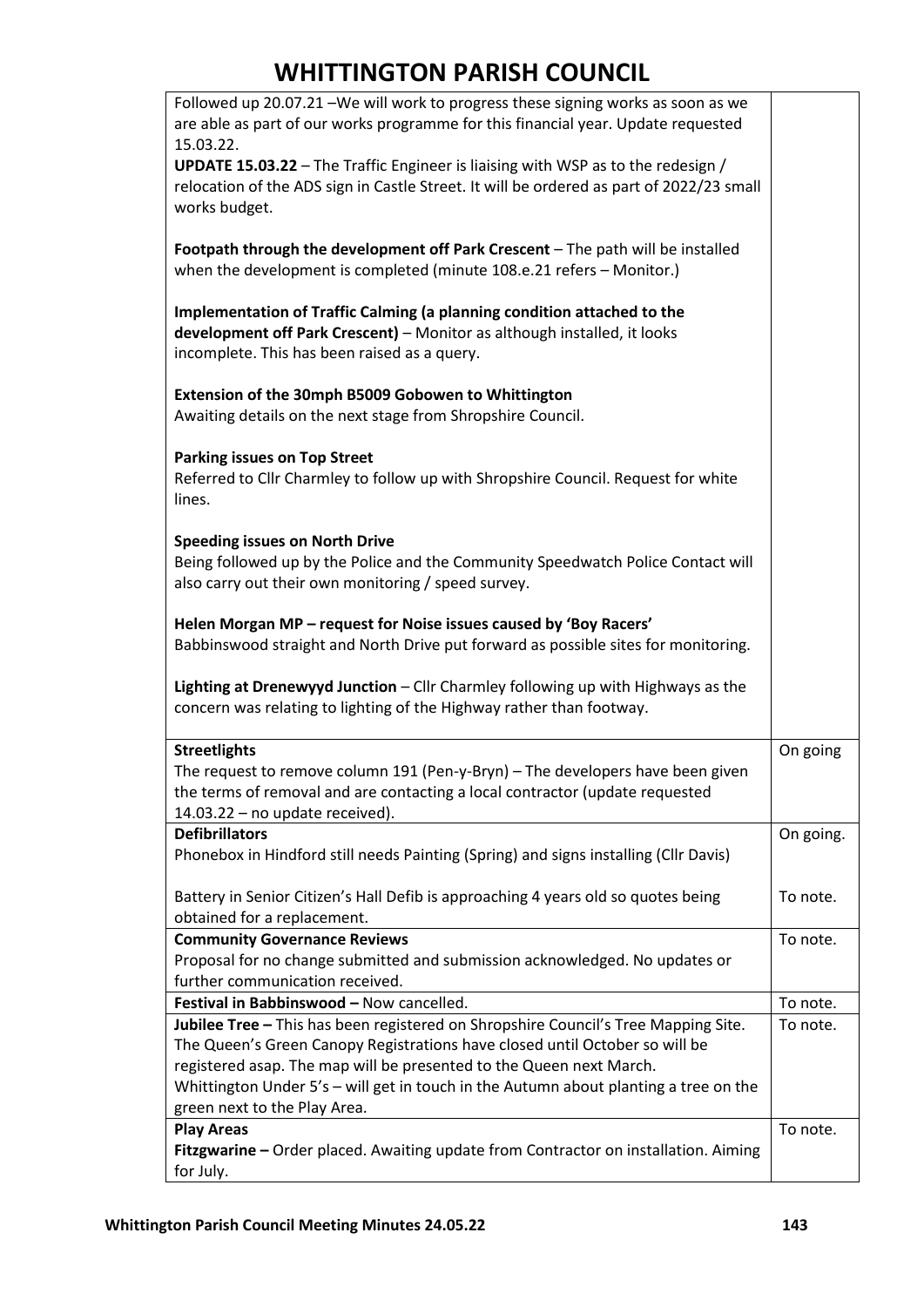| New Play Area - Shropshire Council to come back to the PC with possible options (if<br>any) in Park Hall. Follow up in 3 months (July)                                                                                                                                                                 |          |
|--------------------------------------------------------------------------------------------------------------------------------------------------------------------------------------------------------------------------------------------------------------------------------------------------------|----------|
| Damaged stock fence to the side of the play area - spoken to farmer, he was going<br>to look at this and see what could / needed to be done. Broken kissing gate - logged<br>with Shropshire Council ROW.                                                                                              |          |
| Garden of Remembrance - Lack of maintenance. Transfer to SC should now be<br>complete. Followed up with SC. It was AGREED that if Shropshire Council can not<br>action this before the Jubilee, Councillors delegate the Clerk responsibility to pay for<br>the PCs contractors to carry out the work. |          |
| Helen Morgan MP - visiting Whittington Thursday 3.15pm.                                                                                                                                                                                                                                                | To note. |

c) Whittington play area at Fitzgwarine – Consider the latest visual inspection report provided to the council by Cllr Frank Davis.

Cllrs Davis raised concerns regarding the handle and the wear on the fixing  $-$  due for replacement July. It was **AGREED** to re-consider this at it at the June meeting and consider removing until the new handle is fitted.

- d) Police Report Consider.
	- 05/04/2022 Domestic
	- 09/04/2022 Domestic
	- 12/04/2022 Domestic
	- 15/04/2022 Assault
	- 16/04/2022 Theft
	- 22/04/2022 Domestic
	- 22/04/2022 Domestic
	- 22/04/2022 Domestic
	- 24/04/2022 Public Order
	- 28/04/2022 Burglary
	- 28/04/2022 Theft from Vehicle
	- 28/04/2022 Criminal Damage
	- 29/04/2022 Public Order
	- 05/04/2022 Domestic
	- 09/04/2022 Domestic
	- 12/04/2022 Domestic
	- 15/04/2022 Assault
	- 16/04/2022 Theft

Incidents that have been omitted for data protection or non-crime dealt with by police; there have been a total of 28 report.

- Abandoned call 1
- ASB 3 Youths

Assault – 1

Burglary – 1 - Residential, possibly domestic related

- Concern for Safety  $-1$
- Criminal Damage 1
- Vehicle damage
- Domestic Incident 6

Duplicate – 1

Highways Incident including vehicle incidents – 7

- Broken down vehicle, driving issues, suspected drink drive
- 1 x RTC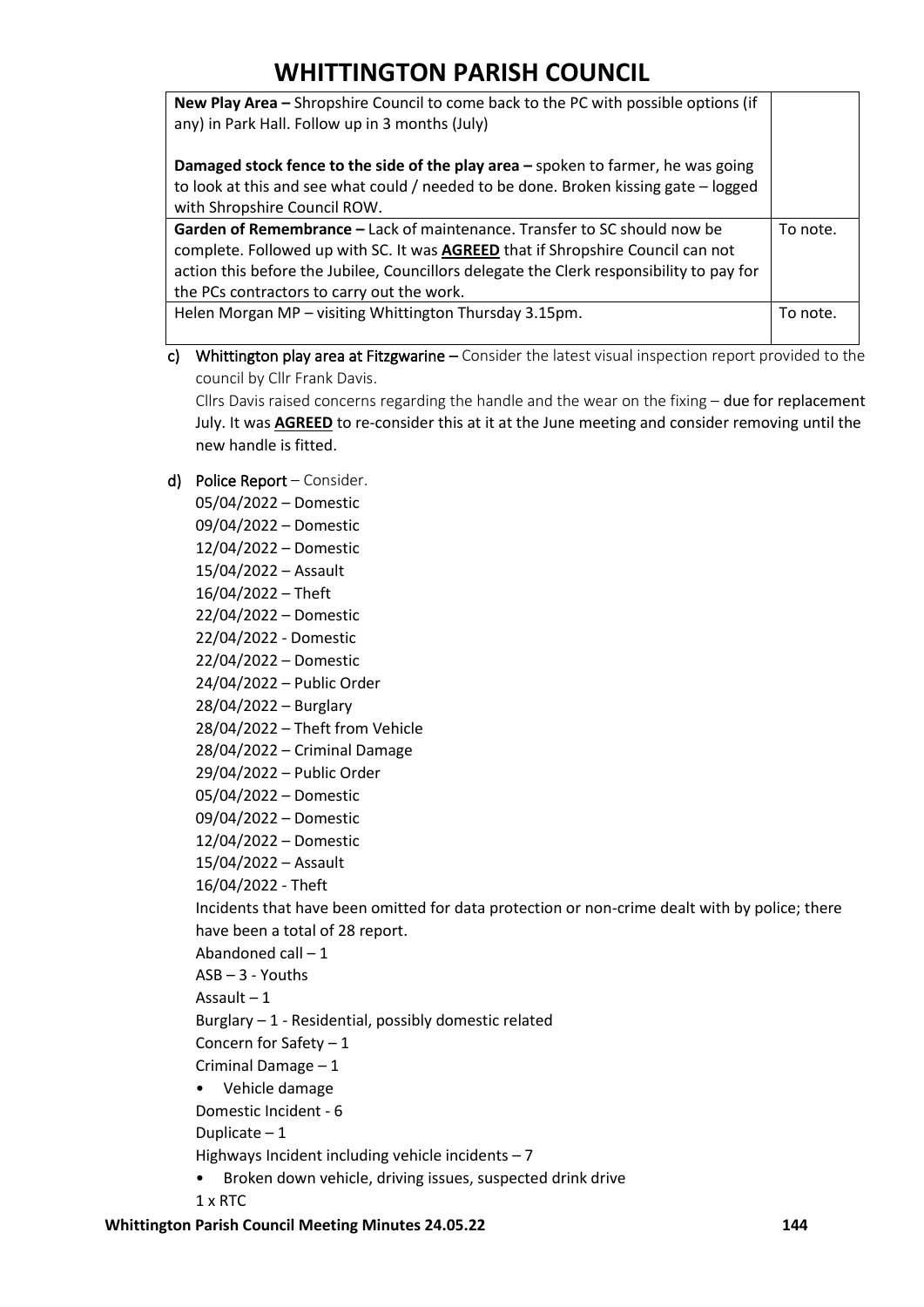Missing persons  $-1$ Public order – 2 Suspicious Circumstances – 1 - Screaming heard from field Theft and theft from vehicle  $-2$ 

### **RESOLVED** to note.

- e) Shropshire Councillors Report To receive a report from Cllr Steve Charmley. No report provided.
- f) Councillor Reports To consider reports from Councillors (training courses attended, meetings attended as council representatives). Cllr Whitby reported that she has attended new governor training as her role as school governor. **NOTED**.

## 252.22 Planning

## a) To note recent planning decisions published by Shropshire Council

I. **Reference:** 21/05525/FUL (validated: 24/11/2021)

**Address:** Maestermyn Marina Ltd, Maestermyn Marina, Welsh Frankton, Oswestry, Shropshire, SY11 4NU

**Proposal:** Erection of a commercial building (canal boat workshop)

**Decision:** Grant Permission

To receive an update.

The Clerk reported that the outcome of the investigation carried out by the Head of Department was that the Parish Council 'can be confident that their comments on the application were taken into consideration, despite them not being shown online'. It was **RESOLVED** that this response from the Head of Department was not satisfactory and that a site visit be requested again. If this is not agreed, the Parish Council will consider alternative options, including making a formal complaint.

- II. **Reference:** 21/05534/FUL (validated: 24/11/2021) and 21/05535/LBC (validated:  $24/11/2021$  – Grade II listed building **Address:** Big House, Station Road, Whittington, SY11 4DB **Proposal:** Erection of replacement garden room extension, removal of modern brick chimney stack and replacement with a stainless steel flue (revised scheme) **Decision:** Refuse
- III. **Reference:** 22/00529/VAR (validated: 07/02/2022) **Address:** North Lodge, Twmpath Lane, Gobowen, SY10 7AH **Proposal:** Variation of condition no.2 (approved drawings) pursuant of 21/02419/FUL to allow for a raise in link roof ridge height and main roof to ensure all flashing details work correctly **Decision:** Refuse
- IV. **Reference:** 22/01246/FUL (validated: 24/03/2022) **Address:** Hindford Grange, Hindford, Whittington, Oswestry, Shropshire, SY11 4NR **Proposal:** Erection of a detached 6 bay garage **Decision:** Grant Permission

### **RESOLVED** to note.

- b) Consider the following Planning Applications:
	- I. **Reference:** 22/01809/FUL (validated: 13/04/2022)

**Address:** Henlle Farm, Hindford, Whittington, Oswestry, Shropshire, SY11 4NL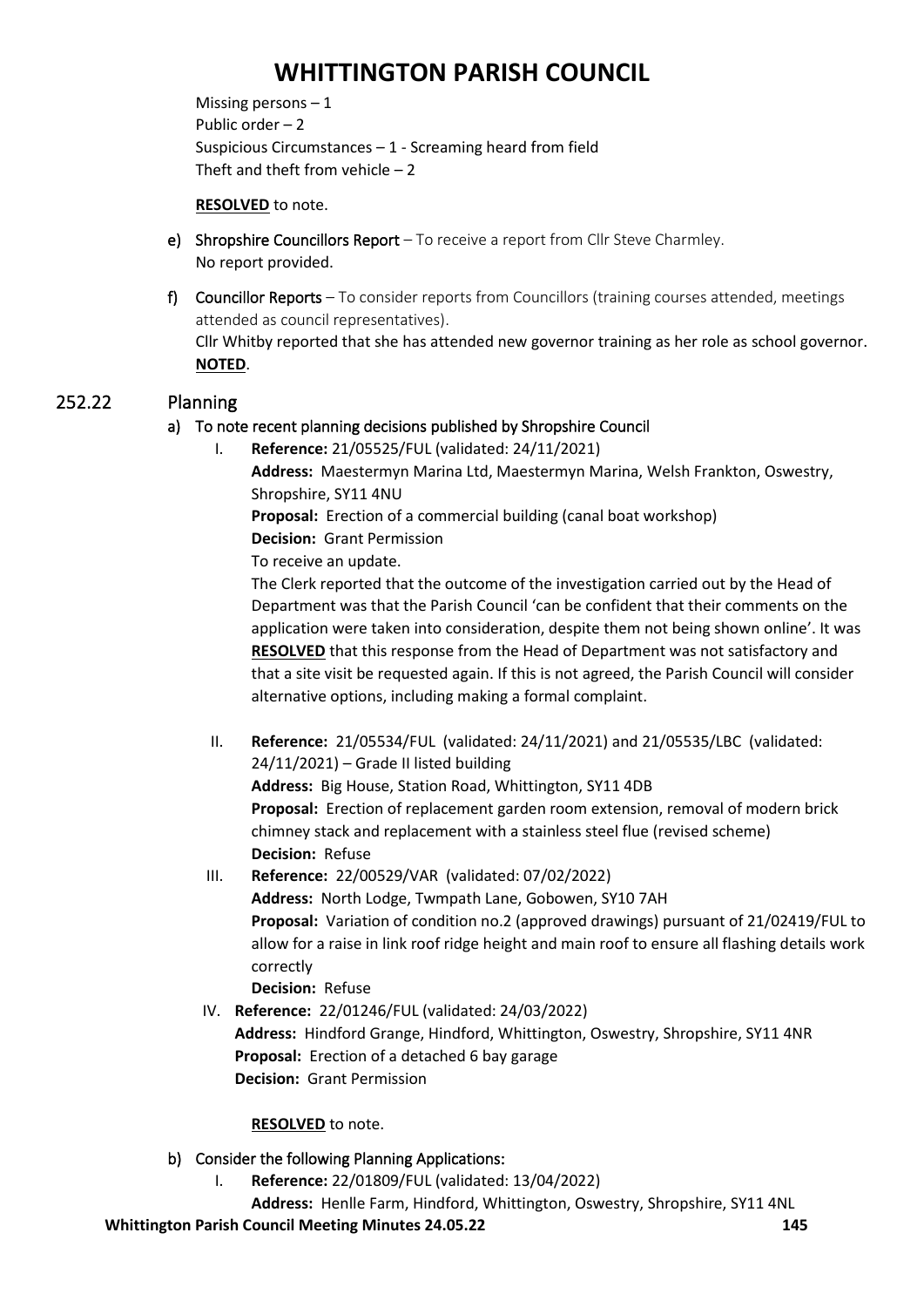**Proposal:** Erection of slurry store and all associated works

**It was RESOLVED to MAKE A REPRESENTATION with the following comments:**

- No comments to make on this application.
- c) Consider Planning applications not listed above that are received after the issue of this agenda and are included on Shropshire Council's website. None received.

### 253.22 Finance and Accounts

a) Consider the following accounts for payment. The following accounts were **APPROVED** for payment:

| <b>CHEQUE</b><br><b>BACS</b><br><b>NUMBER</b> | <b>PAYEE</b>      | <b>DESCRIPTION</b>                                                                    | NET(f)  | <b>VAT</b> | GROSS (£) |
|-----------------------------------------------|-------------------|---------------------------------------------------------------------------------------|---------|------------|-----------|
| 10                                            | Clerk             | Salary Month 2 (Scale 27) (plus<br>expenses (mileage, 16.00 home<br>office allowance) | 1043.59 | 0.00       | 1043.59   |
| 11                                            | <b>HMRC</b>       | PAYE Payments (Month 2)<br>Employer NI                                                | 91.66   | 0.00       | 91.66     |
| 12                                            | B. Townson        | Internal Audit of 2021-22<br><b>Accounts</b>                                          | 125.00  | 0.00       | 125.00    |
| 13                                            | Office Express UK | Office supplies – Toner and Drum<br>for Clerk's Printer                               | 95.36   | 19.07      | 114.43    |
| <b>Direct</b><br><b>Debit</b>                 | <b>NEST</b>       | Pension (Employer & Employee<br>Contribution)                                         | 39.04   | 0.00       | 39.04     |

b) Income – To note income received. RESOLVED to note.

| Date               | <b>From Whom and Description</b>  | Amount |  |
|--------------------|-----------------------------------|--------|--|
| <b>Received</b>    |                                   |        |  |
| 29.04.22           | NatWest - Interest                | £2.27  |  |
| Cheque<br>received | Scottish Power - Wayleave Payment | £1.19  |  |

- c) Reconciliation To approve the bank reconciliations up to and including  $30<sup>th</sup>$  April 2022. **RESOLVED** to approve.
- d) Banking Arrangements Consider opening a Unity Trust Instant Access Savings Account.

It was **RESOLVED** to open an Instant Access savings account with Unity Trust and to then draw down funds from this into the current account. It was agreed to open the account with £60,000.

### 254.22 Insurance

Consider quotes.

Three quotes were considered and it was **RESOLVED** to approve the Quote from A J Gallagher on a three year long term agreement. The cover will start on 1<sup>st</sup> June 2022. Payment to be made by BACS No 14.

## 255.22 Grant Requests

Consider applications.

The following applications were considered:

### **a) Whittington Castle – Grasscutting**

It was **RESOLVED** to award a Grant of £510.00 paid via BACS No 15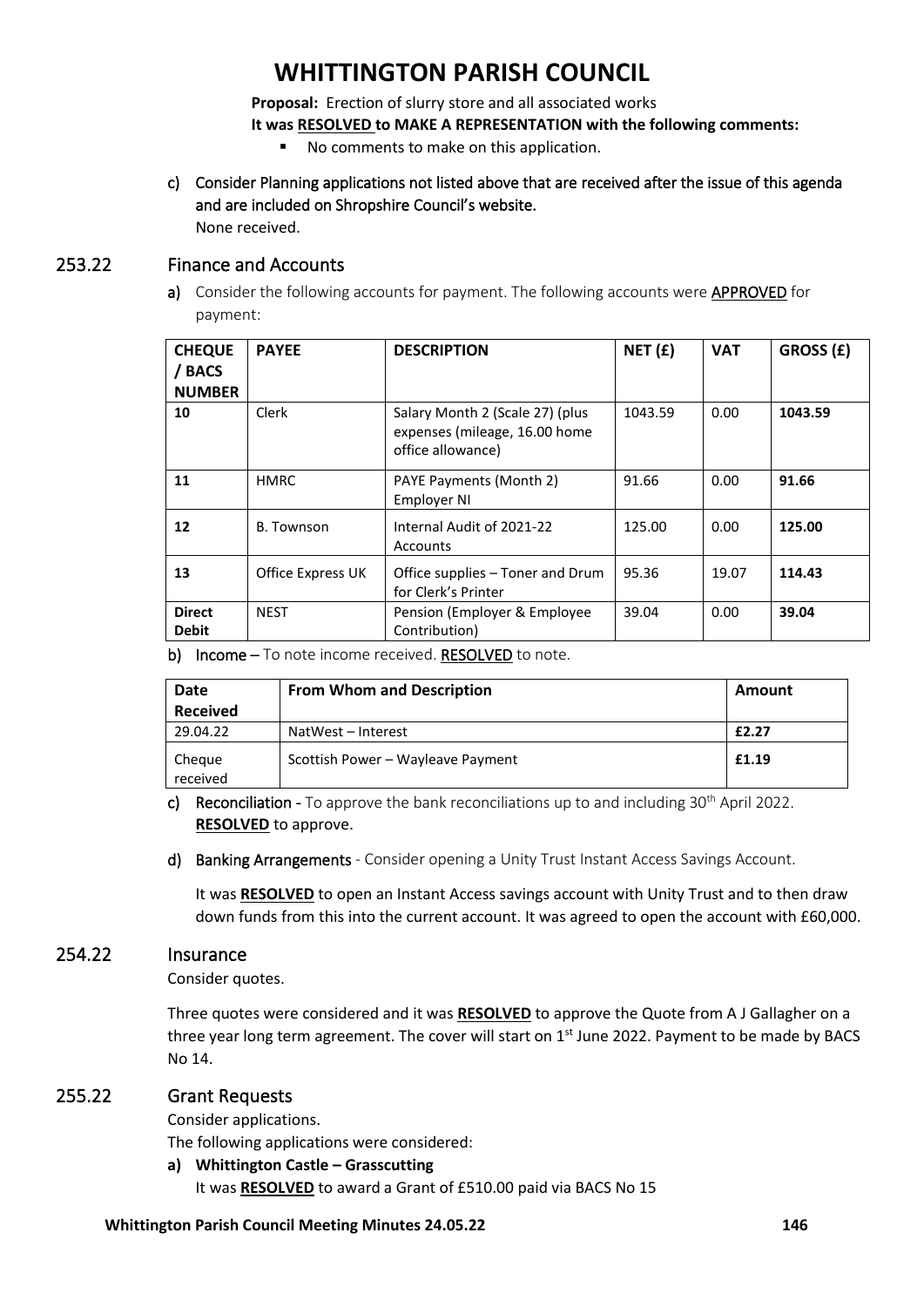#### **b) Whittington Castle – Lighting Project**

It was **RESOLVED** to award a Grant of £500.00 paid by BACS No 15 (combined with grant above)

#### *20.28 – Cllr Johnson declared an interest in the following item and left the room.*

#### **c) Whittington Together – Jubilee Decorations**

It was **RESOLVED** to award a Grant of £500.00 to be paid by BACS no 16. It was **AGREED** that this grant can be used by either Whittington Together or the Castle to enhance the Jubilee Celebrations for the Parish.

#### *20.31 – Cllr Johnson re-joined the meeting.*

### 256.22 Internet Access for Meetings

Receive an update on the installation of broadband at the Senior Citizen's Hall.

Cllr Johnson reported that the internet service is up and running and the next stage is to switch to Fibre. Cllr Johnson to provide an update on this at the next meeting. **NOTED**.

## 257.22 Highways, Pavements and Footpaths

- **a)** Receive an update regarding the installation of a pavement between The Venue and Inglis Road.
- **b)** Receive an update regarding Burma Road flooding (by the traffic calming, near the Venue).
- **c)** Penybryn Pedestrian Crossing Receive an update following the site meeting on 08.12.21.
- **d)** Extension of the 30mph speed limit on B5009 Whittington Gobowen Road Receive update. **No update on items a) – d).**

Councillors voiced their frustration about the lack of communication from Shropshire Council Officers on this, following a site meeting on 08.12.21. In the absence of not knowing who else to write to, the Parish Council **AGREED** to write to the Leader of Shropshire Council to seek and pursue progress on the matter.

**e)** Bins – Discuss the possible installation of a new waste bin(s) and suitable location(s). **AGREED location:**

Just before Burma Road, the layby (Whittington Road Junction), Bus Stop and Post Box already there so to line up with these. **RESOLVED** to purchase the bin and request details regarding the frequency of emptying.

## 258.22 Streetlights and Bus Shelters

- **a)** Discuss matters arising from the most recent Inventory / Condition Survey:
	- I. Light 158 Plas Cerrig

The Clerk reported that this light has been wrongly recorded by Highline on previous condition surveys as being a Steel Column with LED so not included in projects a, b or c. It was **RESOLVED** to place an order to upgrade this to LED.

II. Light 129 (outside Stanyards)

This is a sox lamp on a pole. Paid for in project C but not yet converted as concerns regarding the safety of the pole. It was **RESOLVED** to request for the light to be removed and request a refund on the LED and bracket purchased as part of Project C.

It was **AGREED** that the S/Light Working Group carry out a S/Light asset check in the Autumn.

- **b)** Streetlight Maintenance Contract Discuss. It was **RESOLVED** that a draft copy of the contract be brought to a Summer meeting for consideration.
- **c)** Bus Shelters Discuss condition and cleaning Minor Maintenance Work over the Summer – **APPROVED**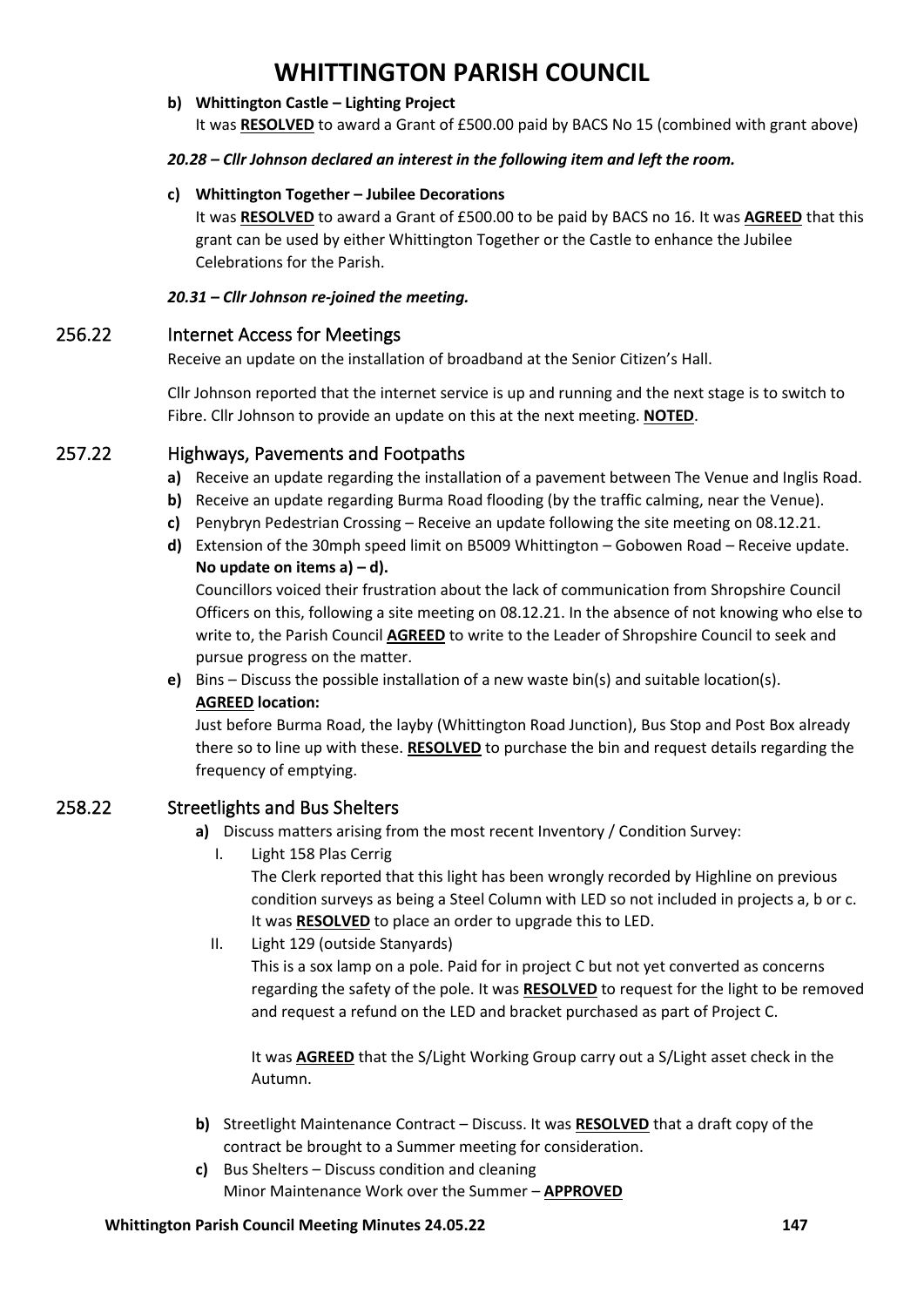Quarterly Cleaning of all 7 shelters – **APPROVED**.

## 259.22 The Queen's Platinum Jubilee

**a)** To receive an update on the plans being put together by Whittington Together and the Castle over the Jubilee weekend.

Cllr Johnson updated Councillors on the activities planned for the Jubilee Weekend. **NOTED**.

**b)** Fitzgwarine Drive – Street Party – Consider request to use the land next to the Play Area. **RESOLVED** to give permission for the use of the land and the Clerk's statement of liability (as discussed with the Parish Council's insurers) which has been issued to the event organiser was approved and noted.

## 260.22 Pen-y-Bryn Affordable Housing Development

Receive an update from Councillor Johnson on progress.

Cllr Johnson reported that there is very little update at present. The windows have now been chosen. Site is behind schedule. No update on the Streetlight removal.

**NOTED.**

## 261.22 Correspondence

## **To note correspondence received:**

- 1. SALC / NALC Bulletins, News in brief bulletins, NALC Legal Briefings and Newsletters
- 2. Shropshire LCWIP: Draft Oswestry Network Planning Report
- 3. PCC survey to gain feedback on the communities view on local policing (shared on FB)
- 4. Road Closure: Fitzgwarine Drive street party. FRIDAY 3rd June 2022. Purpose: Fitzgwarine Drive (cul-de-sac) closed between nos 17 - 37 for street party (Queen's jubilee celebration) 3-Jun 13:00 - 20:00
- 5. Service to mark the unveiling of the Covid-19 commemorative sculpture
- 6. West Mercia Monthly Fraud Bulletin
- 7. Road Closure: Whittington Level Crossing, Oswestry Road. 20th August 22nd August 2022. Purpose: Road Closure - Level Crossing Renewal - Road closed from 00:15 on the 20.08.22 until 05:15 on the 22.08.22. Works Promoter: Network Rail Infrastructure Ltd
- 8. Road Closure: Oswestry Olympians Park Hall 5K. 17th June 2022. Purpose: The Oswestry Olympians Park Hall 5K takes place on 17th June 2022. Inglis Rd and Drenewwydd will be closed for between 720pm and 8.30pm.
- 9. STAR Housing Newsletter **RESOLVED** to note.

### **Consider:**

- 1. Shropshire Council's draft housing allocation policy for consultation (consultation runs 9<sup>th</sup> May – 3<sup>rd</sup> July 2022) – no comments.
- 2. Borderland Rotary Club 'Operation Pollination' consider pledging the council's support. – **RESOLVED** to defer for 3 months.
- 3. Shropshire Library Consultation To be completed individually. To be put on Facebook.

## 262.22 Council Reports / Areas of Concerns / Items for future Agendas

Each Councillor is requested to use this opportunity to report minor matters of information not included elsewhere on the agenda and to raise items for future agendas. *Councillors are respectfully reminded that this is not an opportunity for debate or decision making.*

• *Fence to the side of the Play Area – still in need of repair – to be included on the June Agenda.*